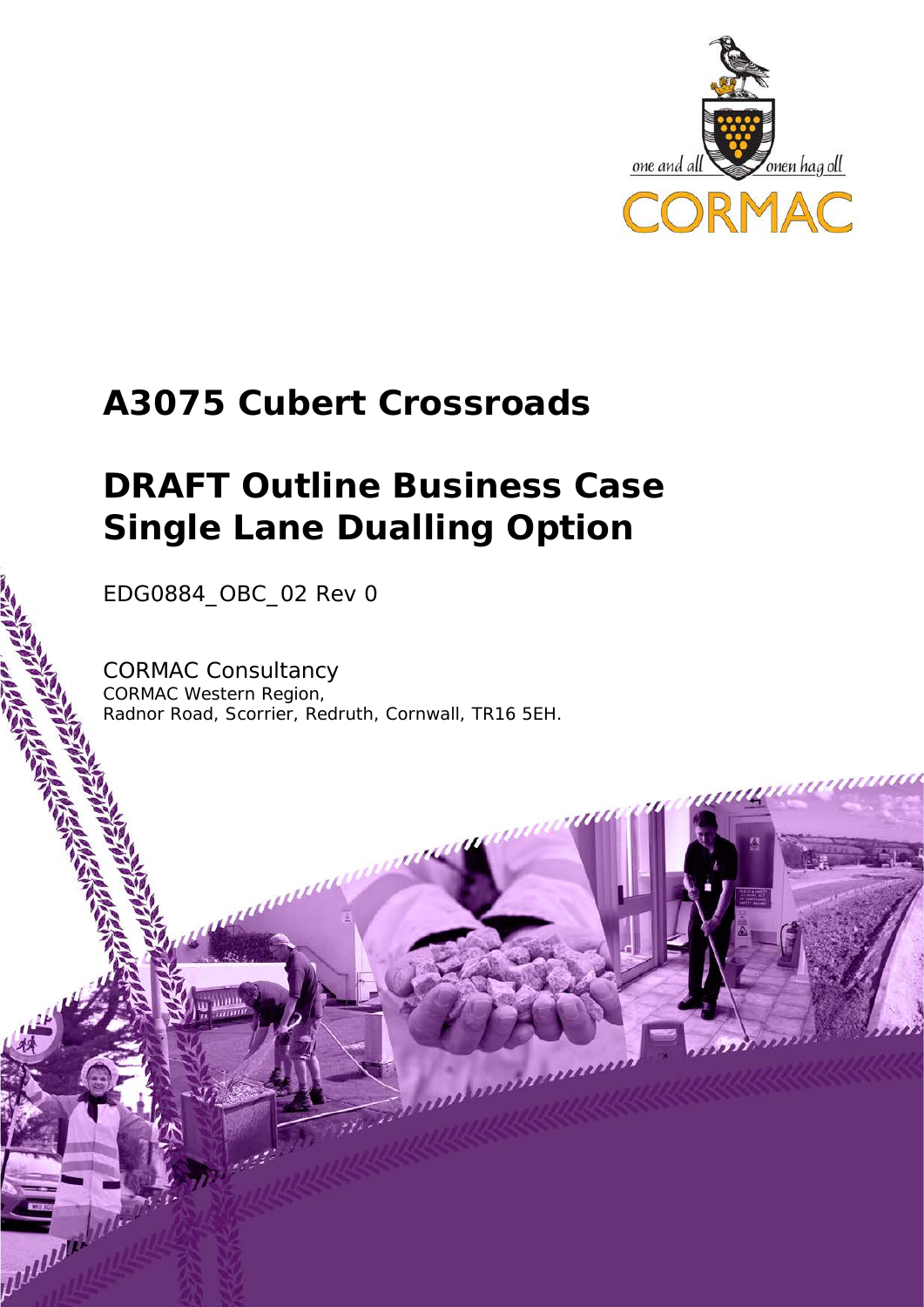| <b>Issue &amp; Revision Record</b> |          |            |                 |            |                  |                  |  |  |
|------------------------------------|----------|------------|-----------------|------------|------------------|------------------|--|--|
| Revision                           | Date     | Originator | Checked         | Authorised | Purpose of Issue | Nature of Change |  |  |
| $\mathsf O$                        | 15.03.17 | ${\sf DP}$ | $\mathsf{NH}\,$ | AA         | <b>DRAFT</b>     |                  |  |  |
|                                    |          |            |                 |            |                  |                  |  |  |
|                                    |          |            |                 |            |                  |                  |  |  |
|                                    |          |            |                 |            |                  |                  |  |  |
|                                    |          |            |                 |            |                  |                  |  |  |
|                                    |          |            |                 |            |                  |                  |  |  |
|                                    |          |            |                 |            |                  |                  |  |  |
|                                    |          |            |                 |            |                  |                  |  |  |
|                                    |          |            |                 |            |                  |                  |  |  |
|                                    |          |            |                 |            |                  |                  |  |  |
|                                    |          |            |                 |            |                  |                  |  |  |
|                                    |          |            |                 |            |                  |                  |  |  |
|                                    |          |            |                 |            |                  |                  |  |  |
|                                    |          |            |                 |            |                  |                  |  |  |



**Prepared by Engineering Design Group**

If you would like this report in another format, please contact

#### **CORMAC Solutions Ltd**

Head Office Higher Trenant Road Wadebridge Cornwall PL27 6TW

**Tel: 01872 323 313**

**Email: customerrelations@cormacltd.co.uk www.cormacltd.co.uk/**

This document has been prepared for the titled project or named part thereof and should not be relied upon or used for any other project without an independent check being carried out as to its suitability and prior written authority of Cormac Solutions Ltd being obtained. Cormac Solutions Ltd accepts no responsibility or liability for the consequences of this document being used for a purpose other than the purposes for which it was commissioned. Any person using or relying on the document for such other purposes agrees, and will by such use or reliance be taken to confirm his agreement to indemnify Cormac Solutions Ltd for all loss or damage resulting therefrom. Cormac Solutions Ltd accepts no responsibility or liability for this document to any party other than the person by whom it was commissioned.

#### **CORMAC Solutions Ltd** Head Office, Higher Trenant Road, Wadebridge, Cornwall PL27 6TW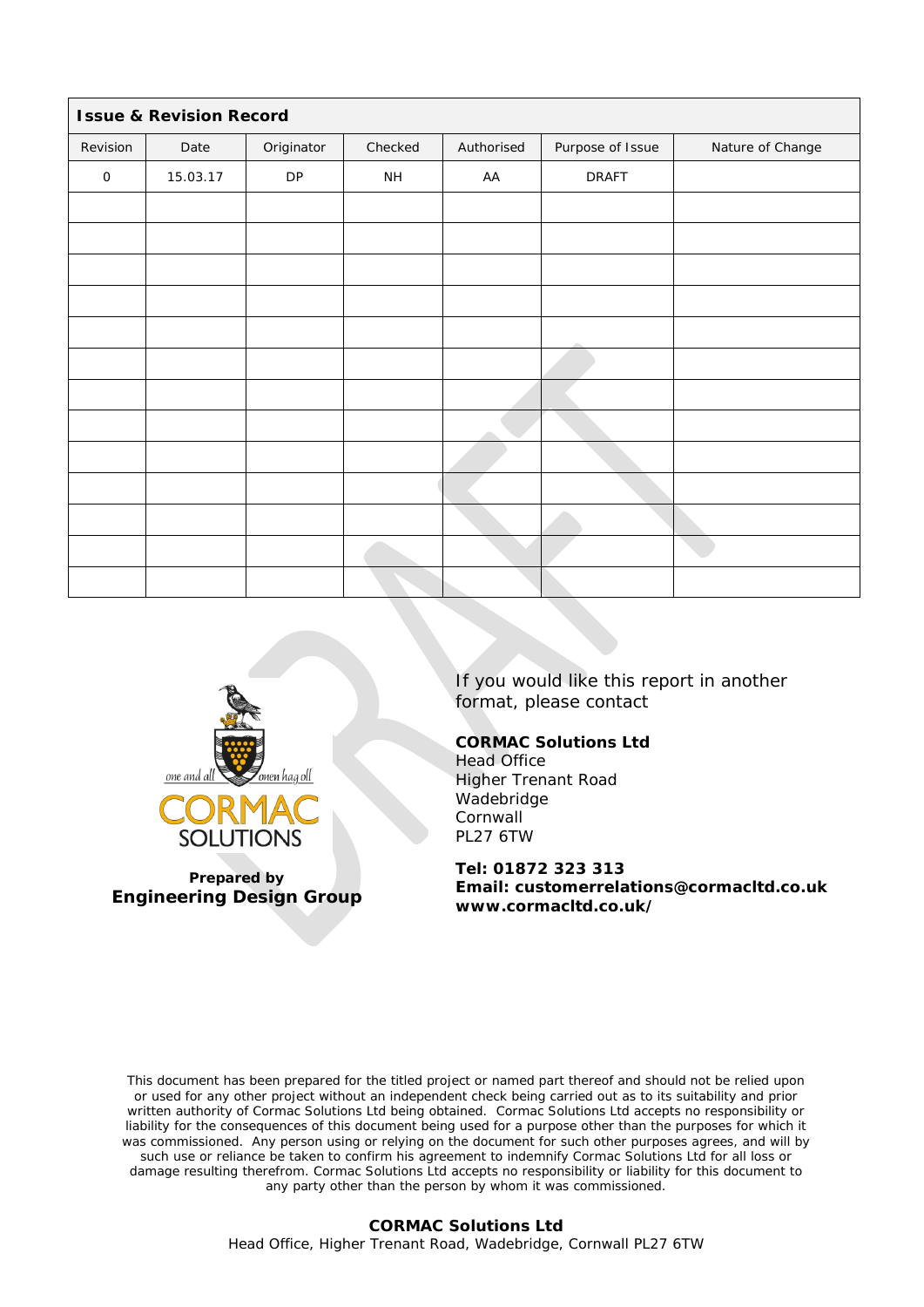### **1 Introduction**

- 1.1 Cormac Solution's Engineering Design Group was commissioned by Cornwall Council to produce an outline business case report for the proposed junction improvement on the A3075 at Cubert Crossroads.
- 1.2 The business case will be used by the Council to justify the need for the new junction and to attract external funding.
- 1.3 A 2D design for a single lane dualling option was produced and costed as part of the Options Appraisal Report (document reference EDG0884 Rev 01, November 2015). This information has been used for the production of the Outline Business Case.
- 1.4 A previous business case for the junction (document reference EDG0884\_OBC\_01, January 2017) was produced for two separate design options – an online roundabout, predominantly constructed within the public highway; and an offline roundabout, constructed within third part land.
- 1.5 The following report highlights the key issues arising from the Preliminary Business Case Assessment. WSP Parsons Brinckerhoff has undertaken an analytical study of traffic flows which have been used to support the Benefit-Cost Ratio (BCR) calculation for the scheme.
- 1.6 Two separate assessments of the scheme have been undertaken. These were to include and exclude the construction of a scheme on the A30 between Carland Cross and Chiverton Cross, which is named as a committed scheme in the governments Road Investment Strategy (2015 to 2020).

### **2 Report Structure**

- 2.1 The preliminary design drawing for the scheme can be found in Appendix A, while the Preliminary Business Case Assessments can be found in Appendices B and C.
	- 2.1.1 **Appendix A** contains a 2D general arrangement drawing of the single lane dualling layout at the location of the existing crossroads.
	- 2.1.2 **Appendix B** contains a Preliminary Business Case Assessment for the junction excluding the impact of the dualling of the A30 between Carland Cross and Chiverton Cross.
	- 2.1.3 **Appendix C** contains a Preliminary Business Case Assessment for the junction including the impact of the dualling of the A30 between Carland Cross and Chiverton Cross.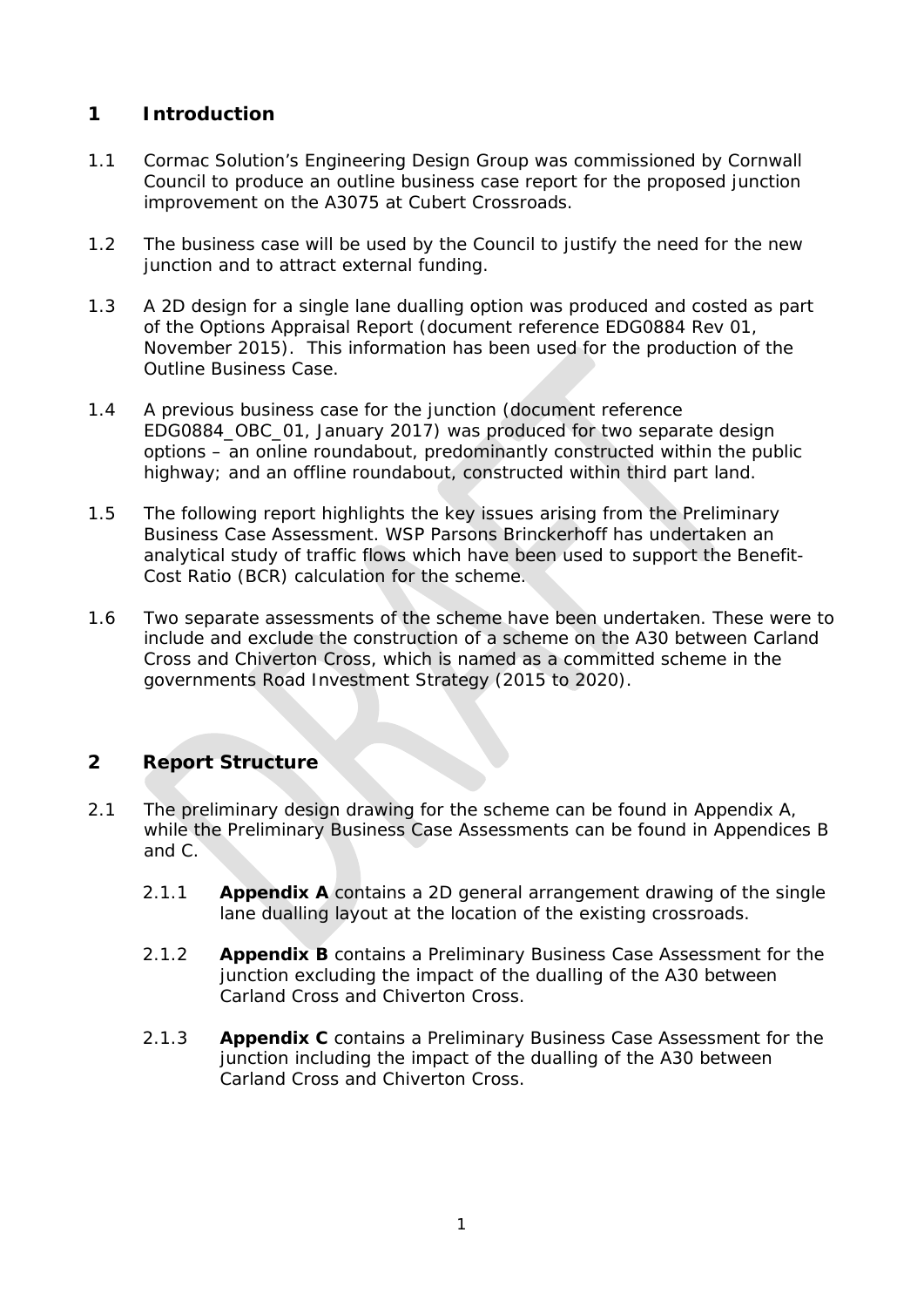#### **3 Summary of Business Case Assessments**

3.1 The following table summarises and compares the results of the two business cases for the single lane dualling design option.

|                                             | <b>Excluding A30</b><br><b>Scheme</b> | <b>Including A30</b><br><b>Scheme</b> |
|---------------------------------------------|---------------------------------------|---------------------------------------|
| <b>Scheme Construction Cost</b>             | E3.5m                                 | E3.5m                                 |
| <b>TUBA Benefits</b>                        | $-E2.349$                             | £0.574m                               |
| <b>TUBA Social Benefit-Cost Ratio (BCR)</b> | $-0.828$                              | 0.205                                 |
| <b>COBA-LT Benefits</b>                     | £0.0435m                              | $-E0.004m$                            |
| COBA-LT Safety Benefit-Cost Ratio (BCR)     | 0.012                                 | $-0.0011$                             |
| <b>Combined Economic Assessment Cost</b>    | $-E2.3055m$                           | £0.570m                               |
| <b>Combined Economic Assessment BCR</b>     | $-0.812$                              | 0.201                                 |

**Table 3.1 – Summary of Business Case Assessments**

#### **4 Key Issues Arising from the Assessments**

- 4.1 From reviewing the business cases, the following key issues have been identified:-
	- 4.1.1 Traffic modelling was undertaken from 2015 to 2030 in accordance with the Local Plan.
	- 4.1.2 The traffic modelling has been undertaken using the neutral month AM and PM peak hour matrices, hence the appraisal does not include interpeak, off-peak or seasonal time periods. This therefore covers only 506 hours out of a total 8,760 per year, which does not fully reflect the off-peak dis-benefits which would reduce the BCRs further and complete the study in a similar way to that carried out for major schemes.
	- 4.1.3 Assuming the A30 dualling scheme between Chiverton Cross and Carland Cross does not get built, the anticipated traffic flows on the A3075 will be higher when compared to a scenario where the A30 dualling scheme is built.
	- 4.1.4 There are benefits associated with the scheme, but they are limited and mainly for vehicles coming out of the side roads since there is now a two stage procedure for vehicles making a right turn or straight across manoeuvre. The number of vehicles benefiting from this is relatively limited.
	- 4.1.5 Single lane dualling introduces a new give way for vehicles turning right that is currently not there, also giving way to those turning right out of the side roads. With a busier mainline coupled with having to give way to vehicles turning right out of the side roads, the opportunities to make right turns are extremely limited, and more difficult than under the current junction arrangements.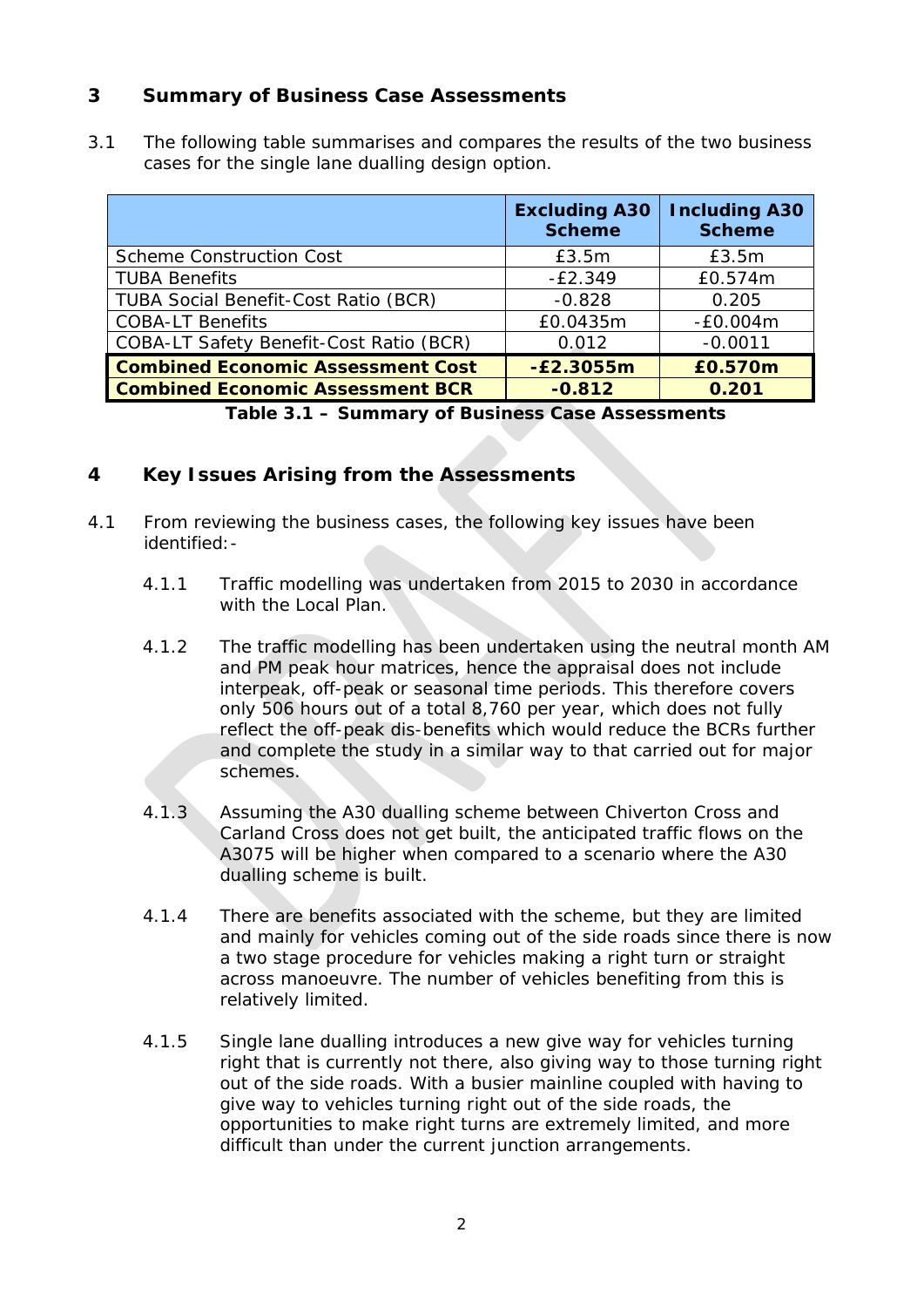4.1.6 The junction is ranked  $146<sup>th</sup>$  in Cornwall on the 2016-2017 accident site listing. Current accident statistics do not present a compelling case for prioritising this junction over other sites within Cornwall.

3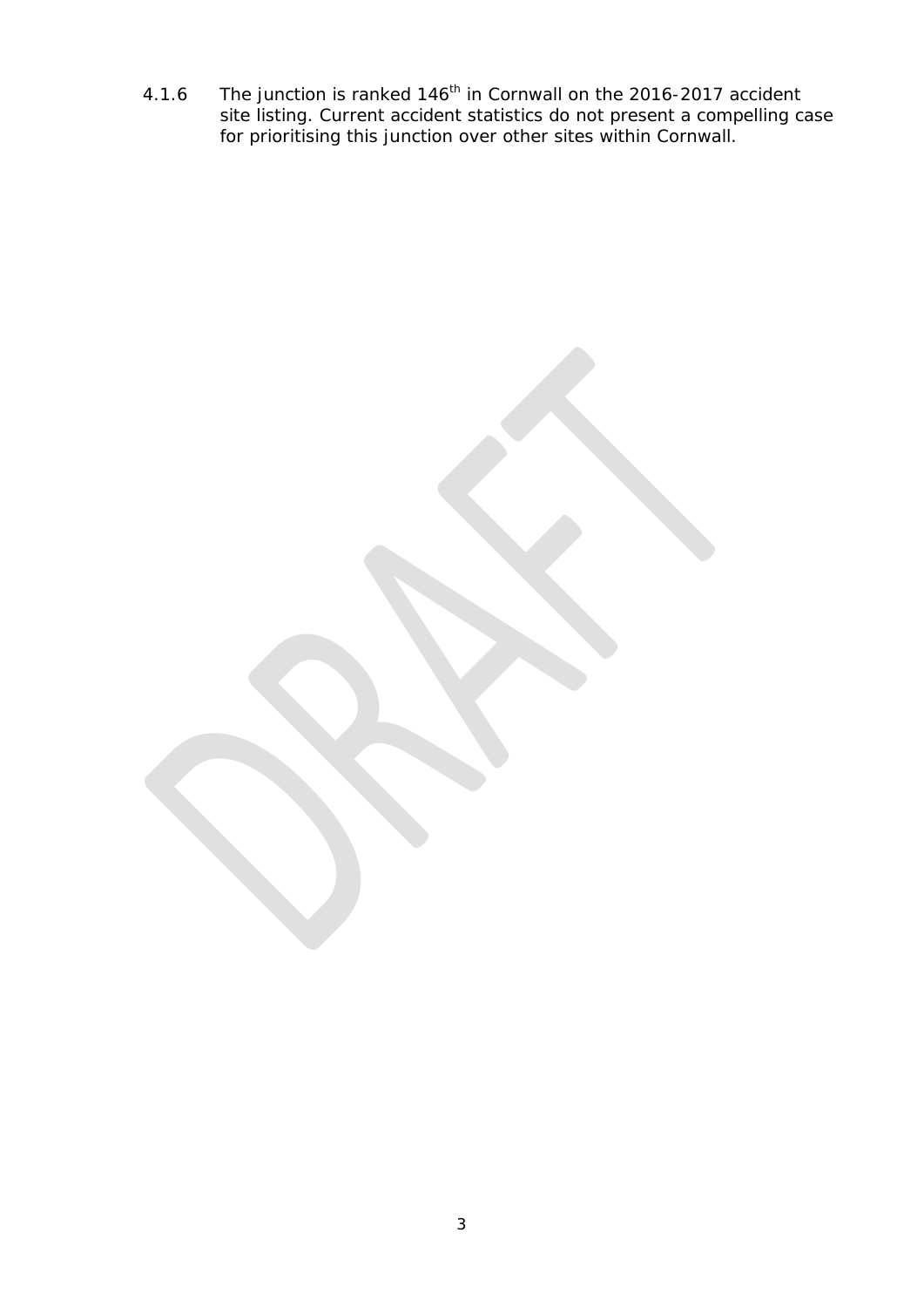#### **5 Discussion**

- 5.1 The future A30 Carland Cross to Chiverton Cross improvement has a significant impact on the BCR for the scheme, with 1.013 separating the 2 separate assessments of with and without the scheme being constructed.
- 5.2 If the A30 dualling scheme is not constructed, then flows on the A3075 are higher, making it more difficult for vehicles to turn right into the side roads.
- 5.3 The additional give way for right turning vehicles coupled with the busier mainline limits the opportunities to make right turns into the side roads, with the St Newlyn East arm worst affected.
- 5.4 This inability to right turn was reflected in the traffic modelling where the right turn lanes regularly became full, blocking back into the main line through lanes. This will have contributed to the negative BCR.
- 5.5 In order to keep the mainline traffic flowing, an additional length of central reservation stacking would be required to accommodate the number of vehicles wanting to turn right. However, this would increase the cost of the scheme, and given the location at the crest of the hill, may lead to forward visibility issues.
- 5.6 The additional length of central reservation may help to improve the BCR for the scheme, but not to the degree that it may attract external funding sources.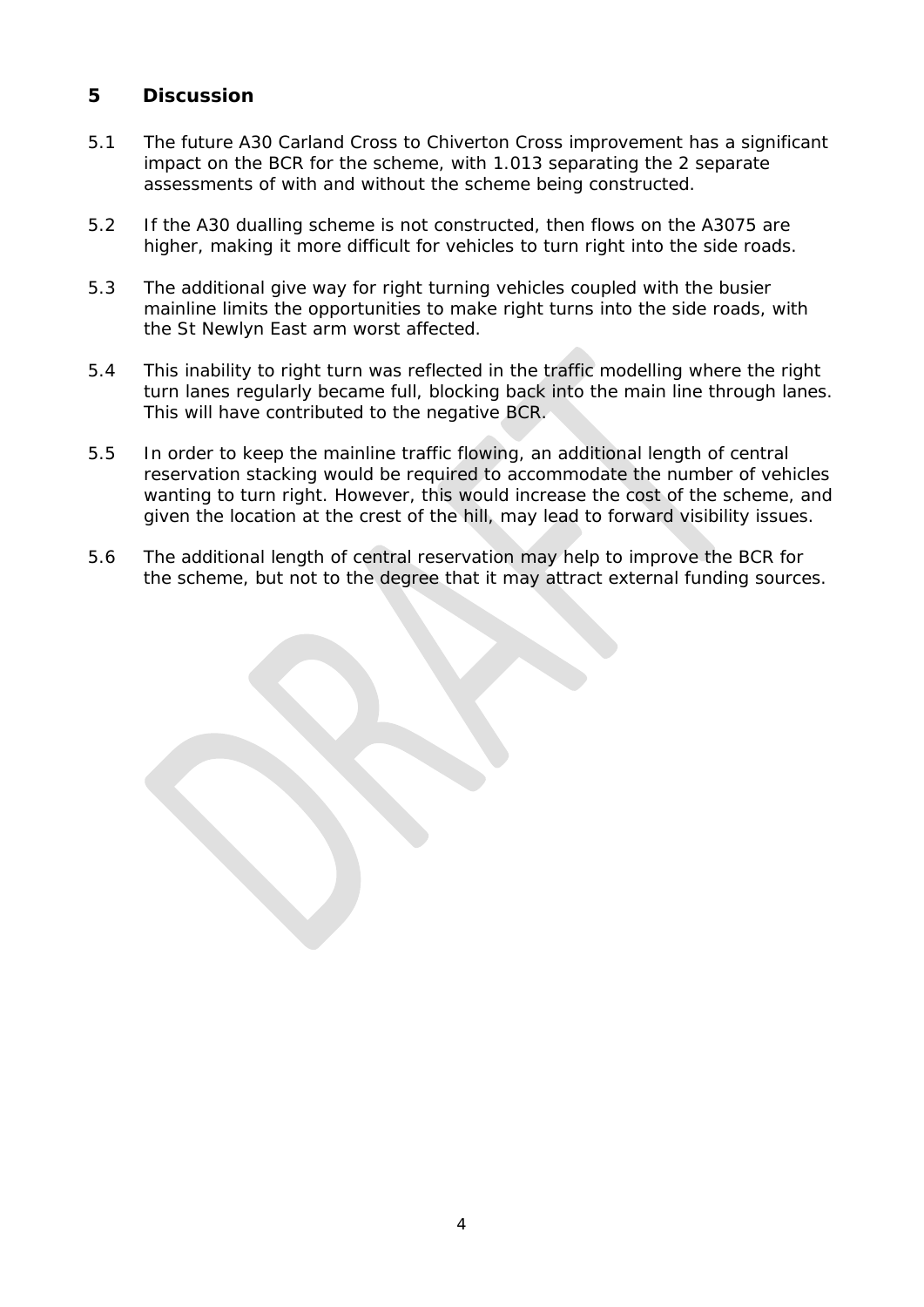### **6 Conclusion**

- 6.1 The provision of a single lane dualling at Cubert Crossroads does not provide a strategic case for the scheme as it does not unlock any significant levels of economic growth, with only limited contributions towards the Council's strategic transport aims.
- 6.2 The low and negative BCRs for the scheme, both with and without the A30 scheme represents poor value for money and unlikely to attract external funding.
- 6.3 In the future, it may be beneficial if the Economics case was re-run once the final A30 Carland Cross to Chiverton Cross modelling has been completed over the next couple of months. This is due to the fact that CC has requested changes to the model coverage, which will probably impact on this section of the road network. In addition the route of the road and the junction forms are still being assessed and WSP | PB has undertaken some refinement of the modelling in advance of the Development Consent Order submission.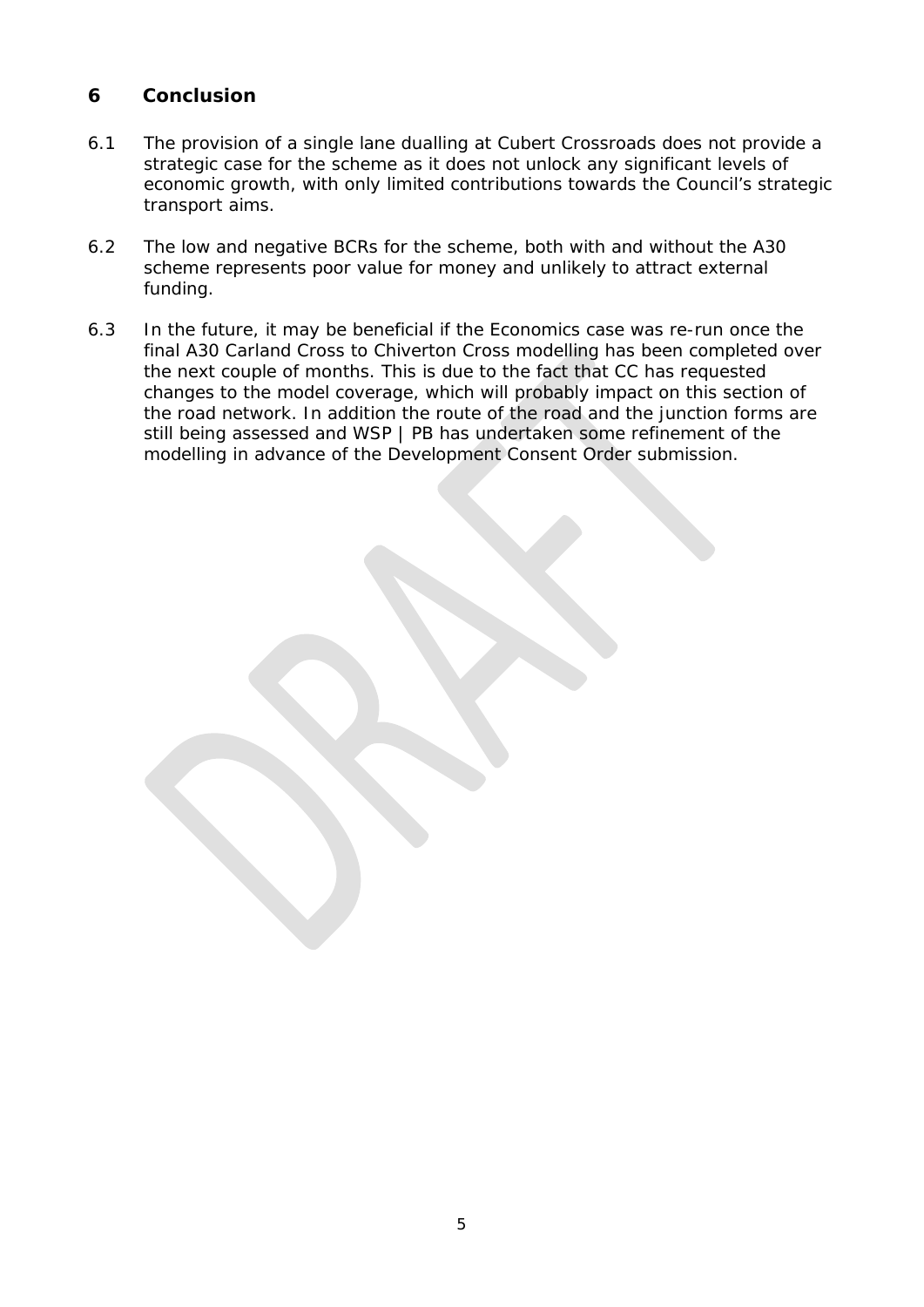**Appendix A – Single Lane Dualling Design Drawing**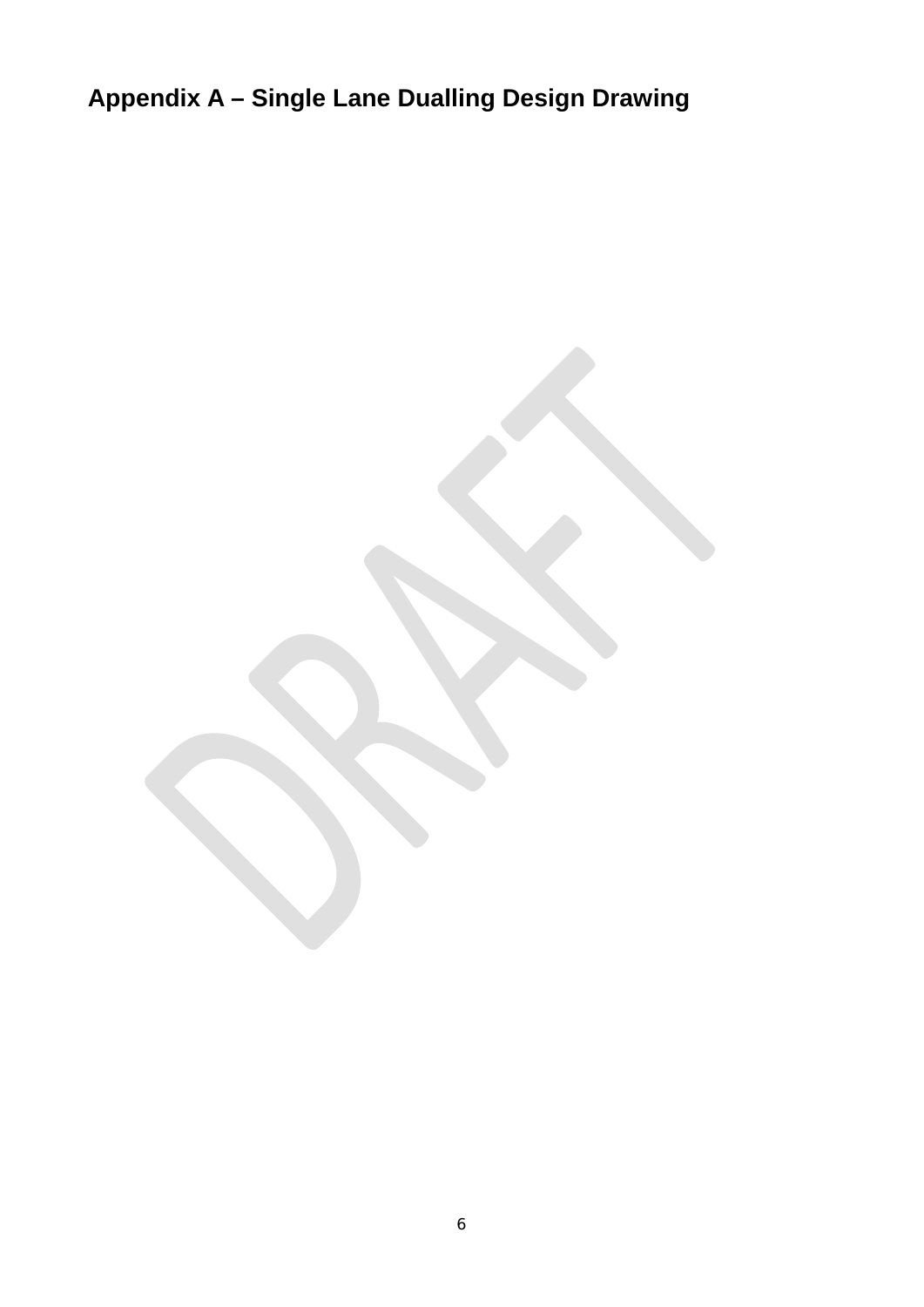**Appendix B – Preliminary Business Case Assessment 1 (Excluding A30 Carland Cross to Chiverton Cross Scheme)**